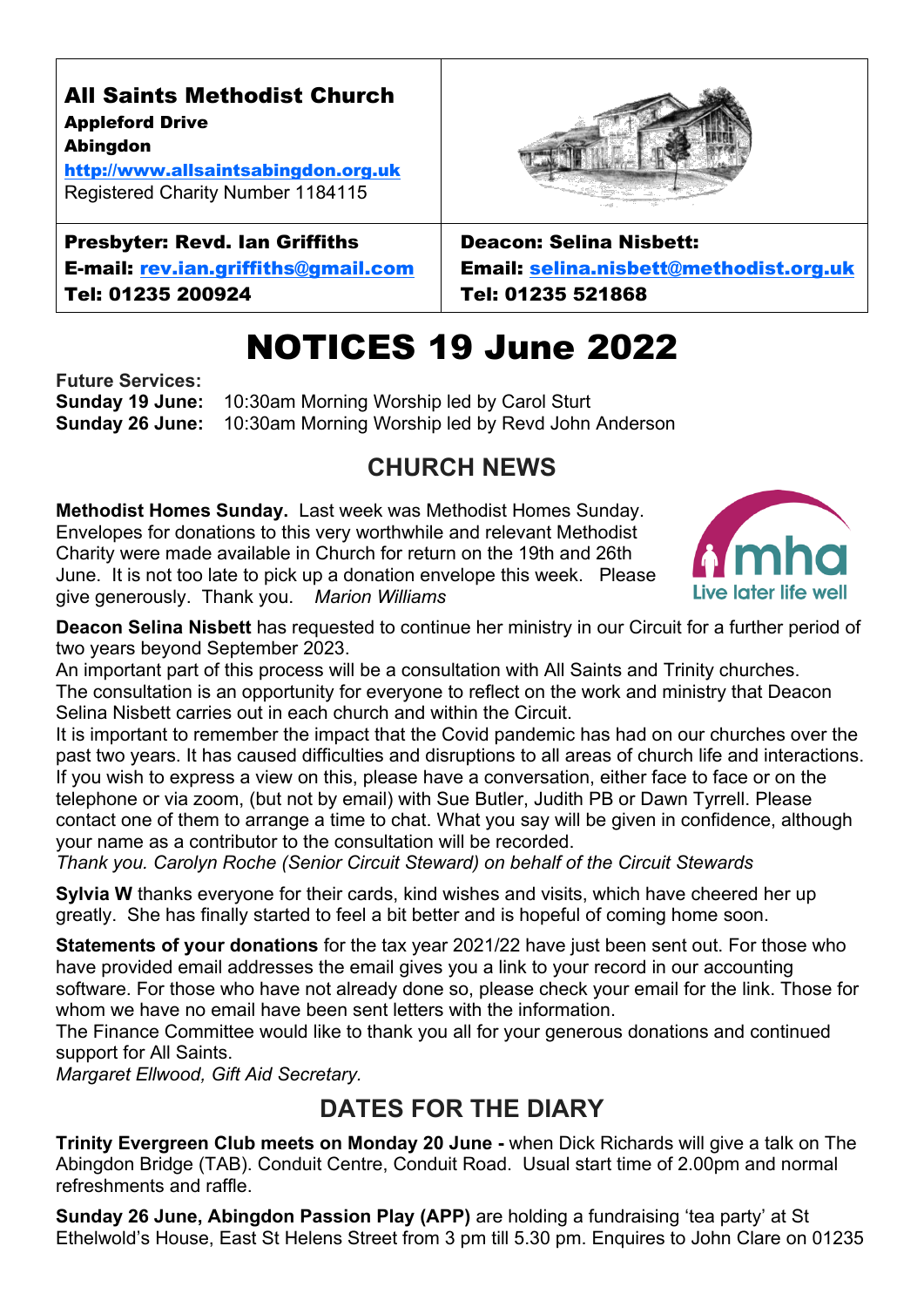525898. All welcome. Proceeds will go towards the next APP production. Tickets £8 from the Bookstore, www.abingdonpassionplay.co.uk or on the door.

**Sunday 26 June, ADMS Summer Concert; 4:30pm** Main Hall, the Manor School, Faringdon Road. Tickets £14 / £1 available on the door. Selection of opera choruses; Elgar – Songs from the Bavarian Highlands; Brahms – Liebeslieder Waltzes; Tchaikovsky – Symphony no 2.

**Friday 1 July, Albert Park Singers Summer Concert**, 7pm St Michael's Church, Park Road. Admission Free – all welcome. Join us for somgs from the shows, pop and classical tunes followed by refreshments. Donations invited.

#### **COMMUNITY NEWS**

**Saturday 25 June, Cultures, Crossings and Communities** As part of Refugee Week 2022



Asylum Welcome is hosting an All-day Bazaar in the grounds of Magdalen College School, Oxford (11am-5pm). Representatives of Oxford's Refugee Community Organisations will have stalls and share art & music to raise Welcome awareness. Read more about this and other Refugee Week events in Oxford

and around: <https://www.asylum-welcome.org/refugee-week-2022-events-in-oxford-and-reading/>

**Refugee Week** is taking place from 20-26 June this year, with the theme of 'Healing', and there is so much going on across the UK to celebrate the contributions, creativity and resilience of refugees. The Joint Public Issues Team has compiled a list of five ways you and your church can get involved. [Find it here.](https://www.jointpublicissues.org.uk/refugeeweek/)



"Breaking the cycle of poverty in Kenya"

**Sunday 26 June 2-6pm**, for one day only, we're opening the doors on some glorious **Kennington Gardens**. Come and be inspired by our vibrant village gardens and help the Nasio Trust build a **community library in Western Kenya.** Please do join us!

As well as horticultural delights, there'll be plant stalls to browse, and refreshments available to purchase as you stroll. There's no need to reserve a ticket – you can

purchase one on the day from St. Swithun's Church grounds (2 The Avenue, OX1 5PN). Adult tickets are just £5 per person and children 14 and under can visit for free. **NB Cash** only please All the proceeds from this event will go towards building a new community library in Western Kenya. [Find out more about the appeal here.](https://www.thenasiotrust.org/appeals/help-us-to-build-the-first-nasio-library/) 

Full list of the gardens from<http://www.kenningtonhortsoc.org.uk/>

**Foodbank:** a huge thank you for all the recent donations; stocks are going down very fast as there are many new referrals each week. Toiletries and tinned meat in some sort of sauce or other, eg meat balls in tomato sauce are particularly needed. BIG thank you**.** *JPB*

#### **METHODIST NEWS**

The Northampton District are seeking a *Chair, Secretary and Members* of a new **Justice, Dignity and Solidarity Group**. This Group will build on the legacy of the District's EDI Committee and will lead on implementing the church's Strategy for Justice, Dignity and Solidarity within the **District** 

Further details from:

<https://www.northamptonmethodistdistrict.org.uk/for-ministers-and-office-holders/volunteer-opportunities/>